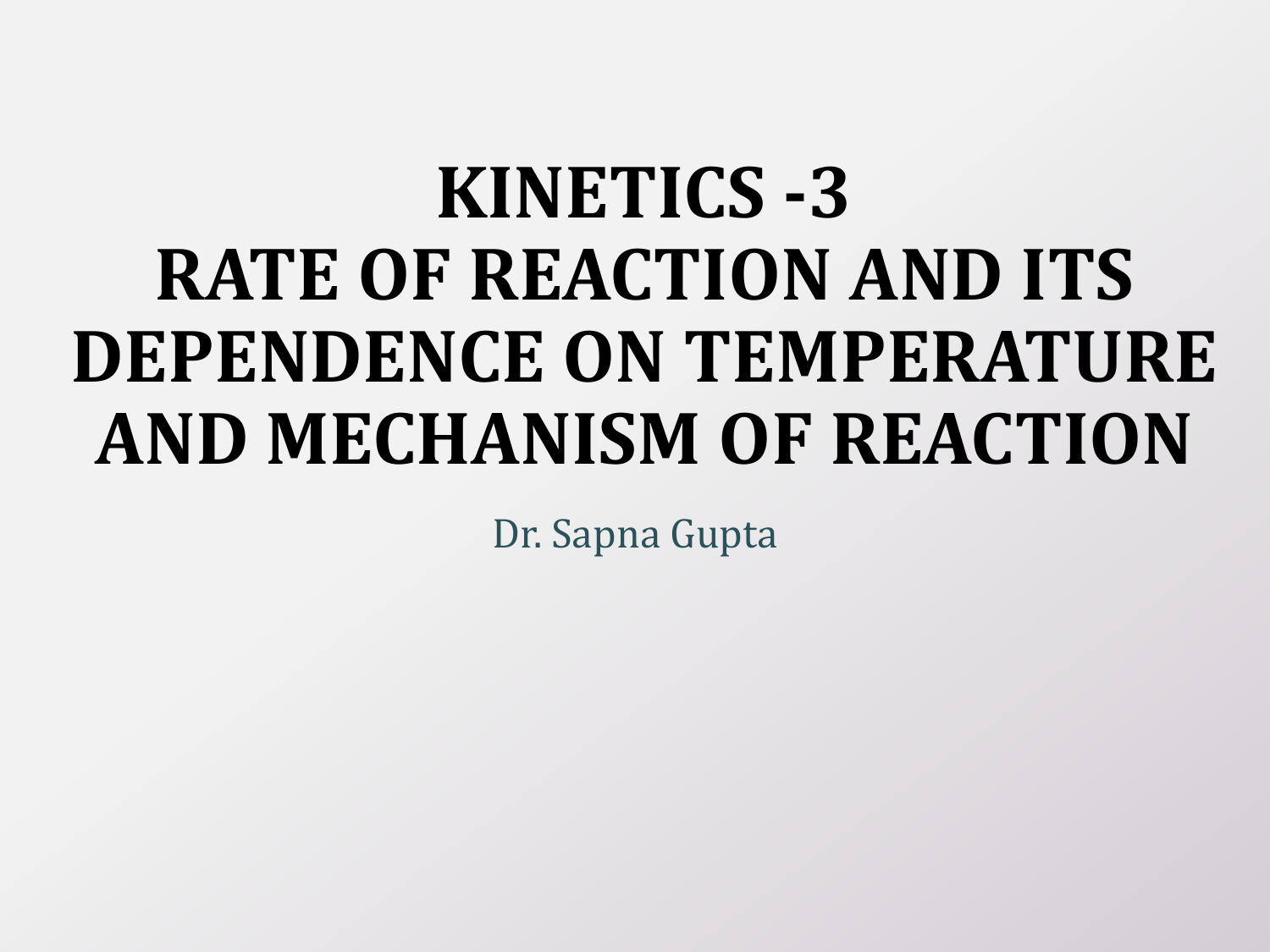### **RATE OF REACTION AND TEMPERATURE**

- Most reactions will occur faster at a higher temperature.
- To understand this one has to know "Collision Theory" this states that molecule must undergo collisions in order to react. The higher the collisions the faster the reaction. More energy gives more KE to molecules thus faster reaction.
- Two key parts of collision theory are:
	- **Orientation of molecules**: only molecules in correct orientation will result in product formation; so not all collisions lead to product regardless of the temp. for example below in the reaction of NO with chlorine molecules.



• **Activation Energy**: minimum energy to break the bonds.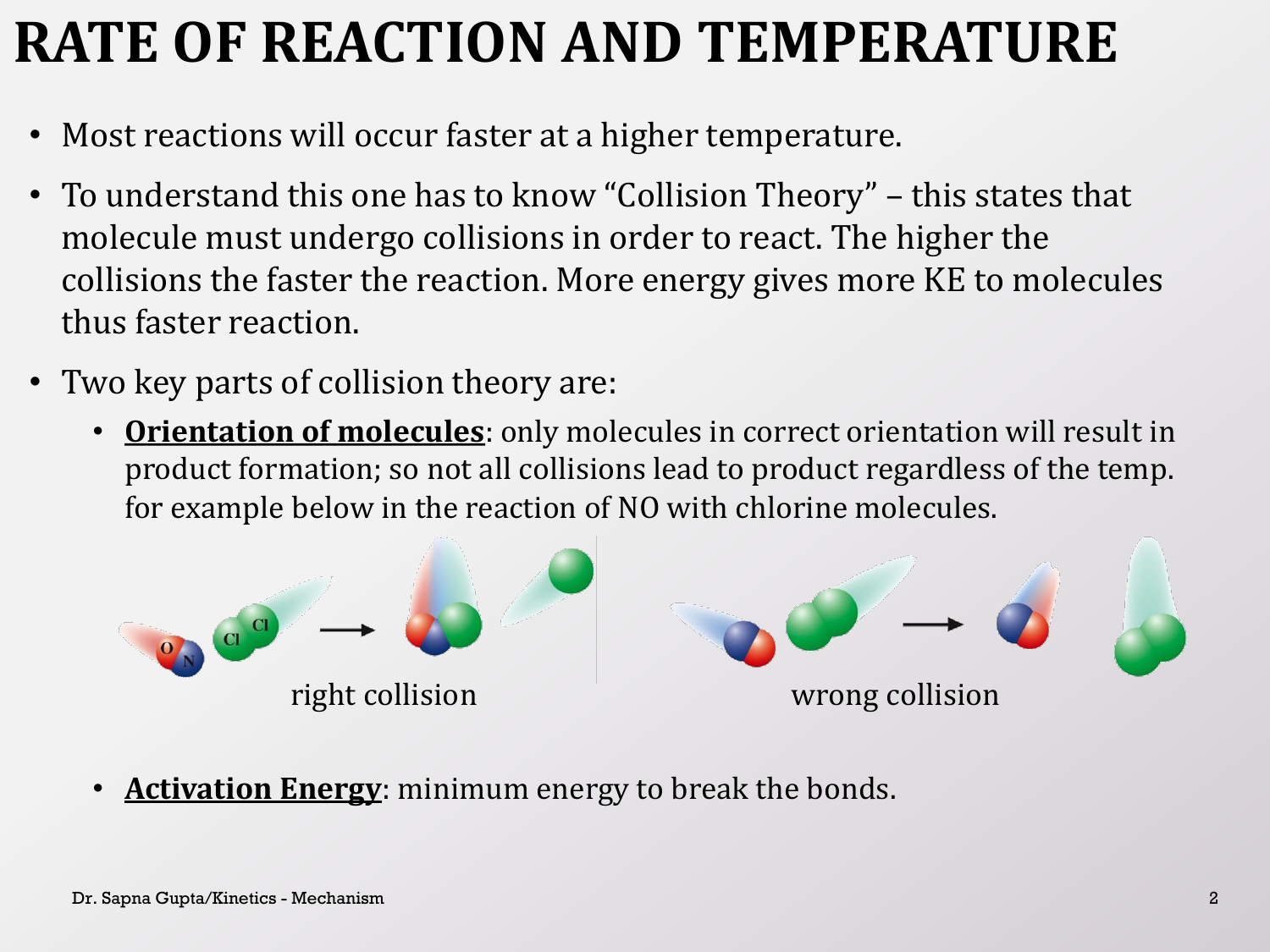## **TRANSITION STATE THEORY**

**Transition-state theory** states that an activated complex or transition state forms as a result of "correct" collision of molecules forming an unstable grouping of atoms that can break up to form products.

**Activation Energy:** minimum amount of energy required to form the transition state.

#### • **Endothermic Reaction:**

Energy of products is more than reactants



Energy of products is less than reactants



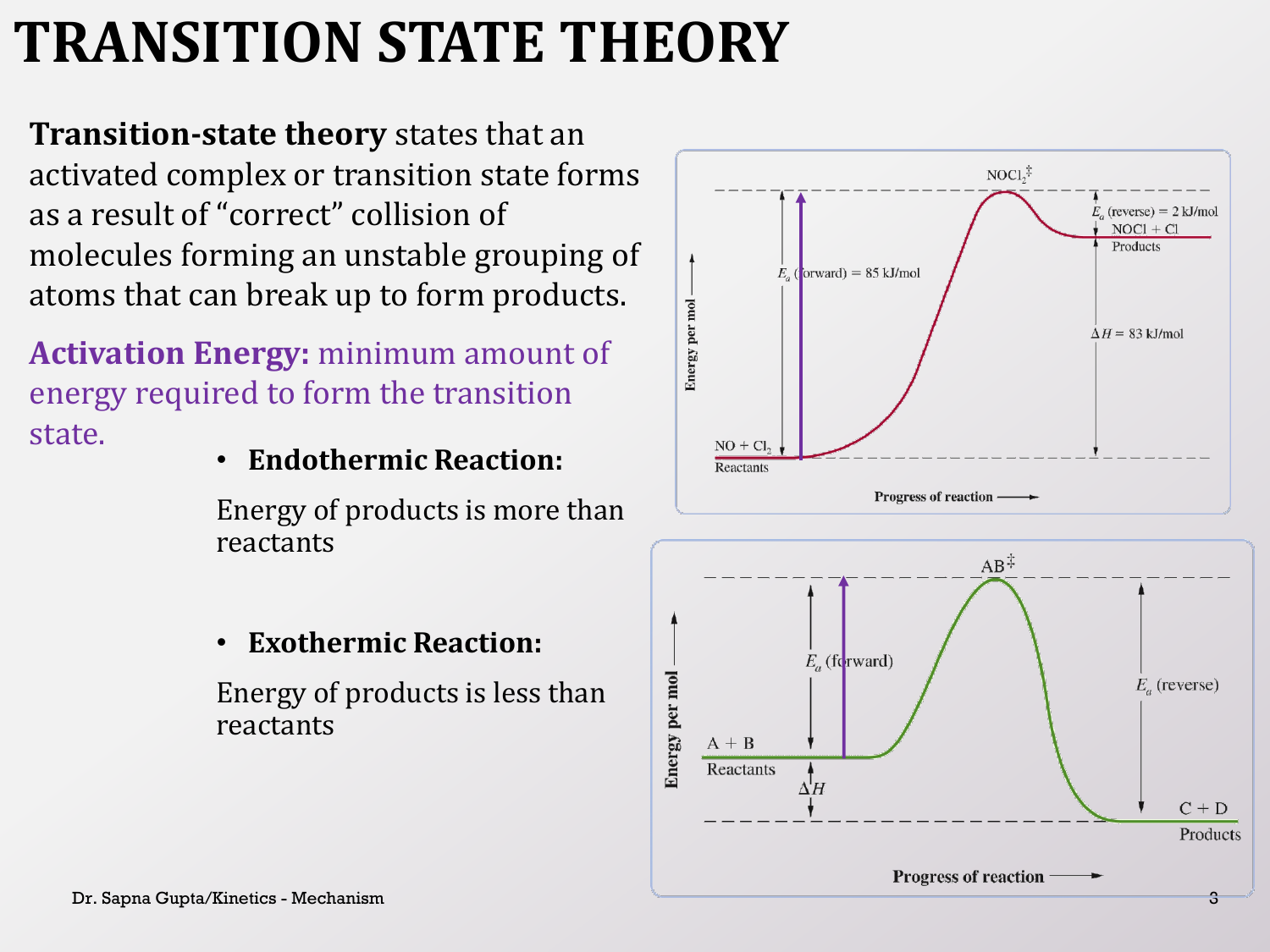#### **ARRHENIUS EQUATION**

• The dependence of the rate constant of a reaction on temperature is:

$$
k = Ae^{-Ea/RT}
$$

 $E_a$  = activation energy  $R =$  universal gas constant *A* = frequency factor *T* = Kelvin temp

- The natural log equation (for graphing purpose)  $\ln(k) = -\frac{E_a}{R}\left(\frac{1}{k}\right) + \ln(A)$  $\frac{a}{R}$  $\left(\frac{-a}{t}\right)$  $\left(\frac{1}{2}\right)_{\pm 1}$  $=-\frac{E_{\rm a}}{R}\left(\frac{1}{t}\right)+\ln \left(\frac{1}{R}\right)$ 
	- A plot of ln *k* vs 1/*T* will give a straight line
	- The slope of line will equal  $-E_a/R$
	- The activation energy may be found by multiplying the slope by "*R*"
- Another way of using Arrhenius equation is at two different temperatures where then you would also have two *k* values.  $\frac{\text{ues.}}{\left(\frac{1}{11}-\frac{1}{11}\right)}$

so have two *k* values.  
\n
$$
\ln \frac{k_1}{k_2} = -\frac{E_a}{R} \left( \frac{1}{T_2} - \frac{1}{T_1} \right)
$$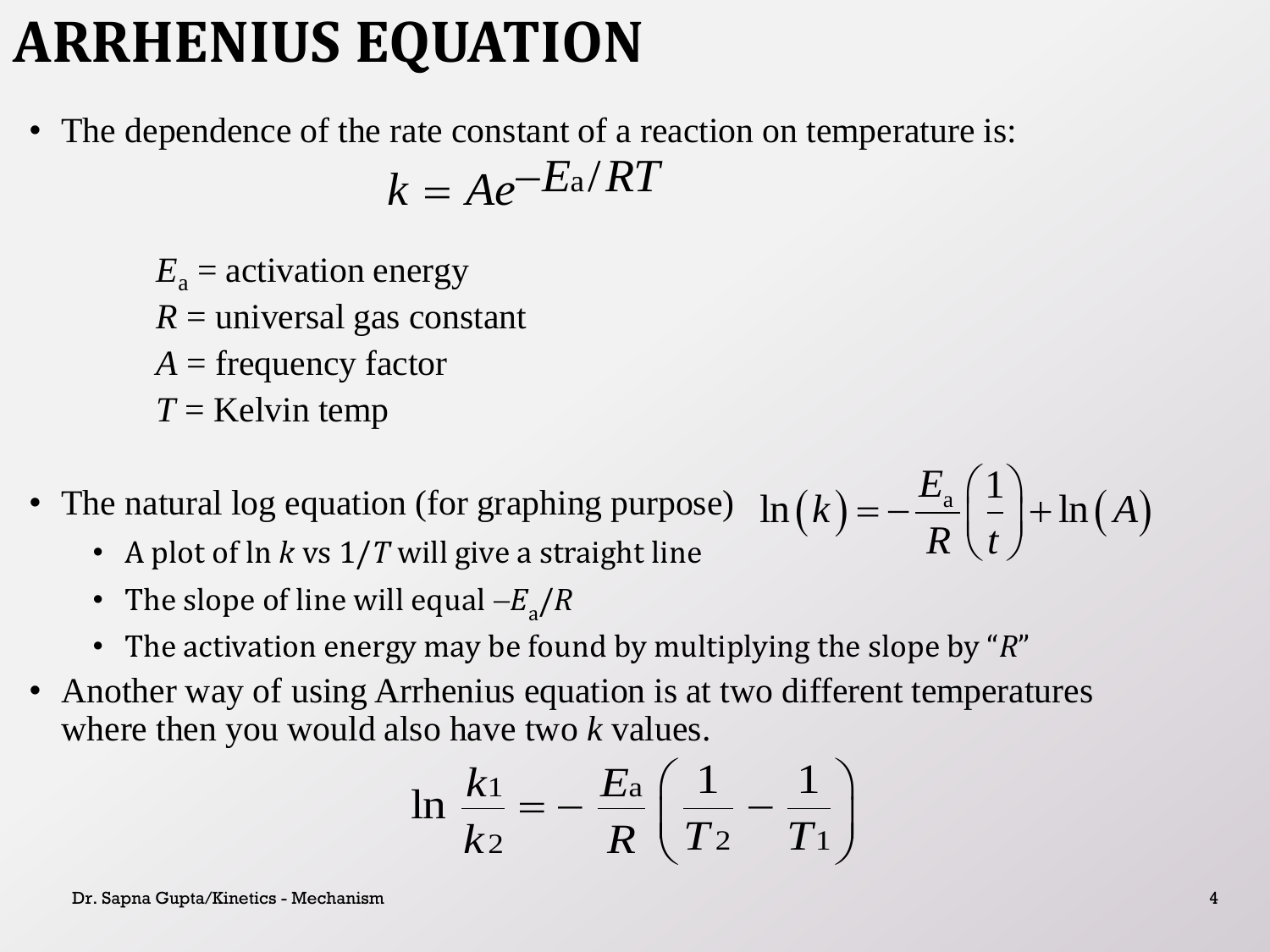#### **EXAMPLE USING ARRHENIUS EQ. 2ND WAY**

Use the data to calculate activation energy of the reaction.

| $T$ (Kelvin) | $k(s^{-1})$          |
|--------------|----------------------|
| 400          | $2.9 \times 10^{-3}$ |
| 450          | $6.1 \times 10^{-2}$ |
| 500          | $7.0 \times 10^{-1}$ |

$$
\ln \frac{k_1}{k_2} = -\frac{E_a}{R} \left( \frac{1}{T_2} - \frac{1}{T_1} \right)
$$
  
\n
$$
E_a = R \left( \frac{\ln \frac{k_1}{k_2}}{\frac{1}{T_2} - \frac{1}{T_1}} \right)
$$
  
\n
$$
E_a = 8.3145 \text{J/Kmol} \left( \frac{\ln \frac{2.9 \times 10^{-3}}{6.1 \times 10^{-2}}}{\frac{1}{450} - \frac{1}{400}} \right)
$$
  
\n= 91 kJ/mol

 $=$ 

**Solution:**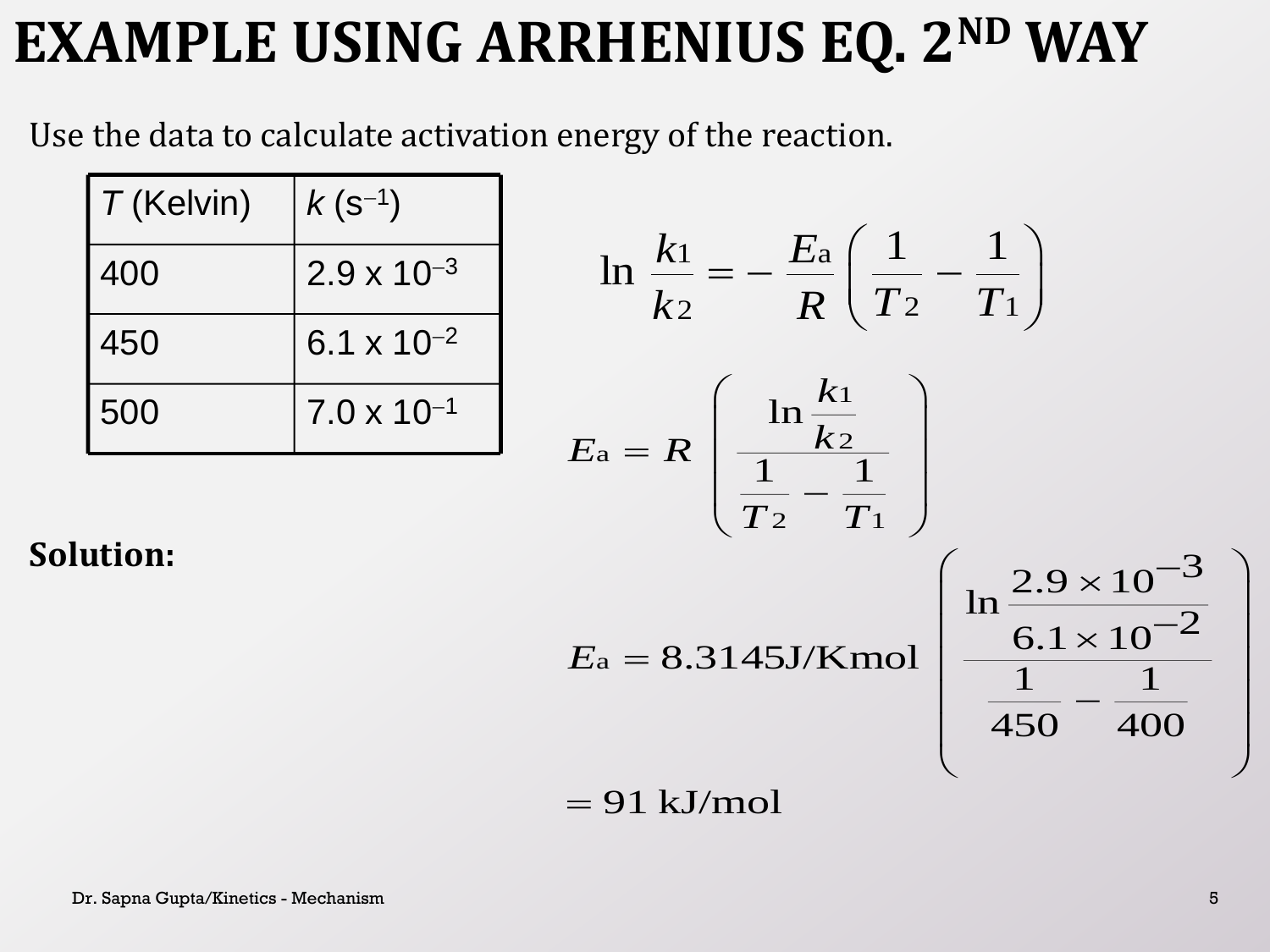#### **EXAMPLE: ARRHENIUS EQUATION**

In a series of experiments on the decomposition of dinitrogen pentoxide,  $\rm N_2O_5$ , rate constants were determined at two different temperatures:

- At 35°C, the rate constant was  $1.4 \times 10^{-4}/s$ .
- At 45°C, the rate constant was  $5.0 \times 10^{-4}/s$ .

What is the activation energy? What is the value of the rate constant at 55°C?

Solution:

Solution:  
\n
$$
\ln\left(\frac{k_2}{k_1}\right) = \frac{E_a}{R} \left(\frac{1}{T_1} - \frac{1}{T_2}\right)
$$
\n
$$
T_1 = 35^{\circ}\text{C} = 308 \text{ K}; T_2 = 45^{\circ}\text{C} = 318 \text{ K}
$$
\n
$$
k_1 = 1.4 \times 10^{-4} \text{/s}; k_2 = 5.0 \times 10^{-4} \text{/s}
$$
\n
$$
\ln\left(\frac{5.0 \times 10^{-4} \text{/s}}{1.4 \times 10^{-4} \text{/s}}\right) = \frac{E_a}{8.315 \frac{\text{J}}{\text{mol} \cdot \text{K}}} \left(\frac{1}{308 \text{K}} - \frac{1}{318 \text{K}}\right)
$$
\n
$$
1.273 = E_a \left(\frac{10 \text{ K}}{\left(8.315 \frac{\text{J}}{\text{mol} \cdot \text{K}}\right) (318 \text{K}) (308 \text{K})}\right)
$$
\n
$$
\ln\left(\frac{1.273}{8.315} \times \frac{1}{\text{mol} \cdot \text{K}}\right) (318 \text{K}) (308 \text{K})
$$
\n
$$
\ln\left(\frac{1.273}{8.315 \frac{\text{J}}{\text{mol} \cdot \text{K}}}\right) (318 \text{K}) (308 \text{K})
$$
\n
$$
E_a = 1.0 \times 10^5 \text{ J/mol}
$$
\n6

)

ſ

 $\setminus$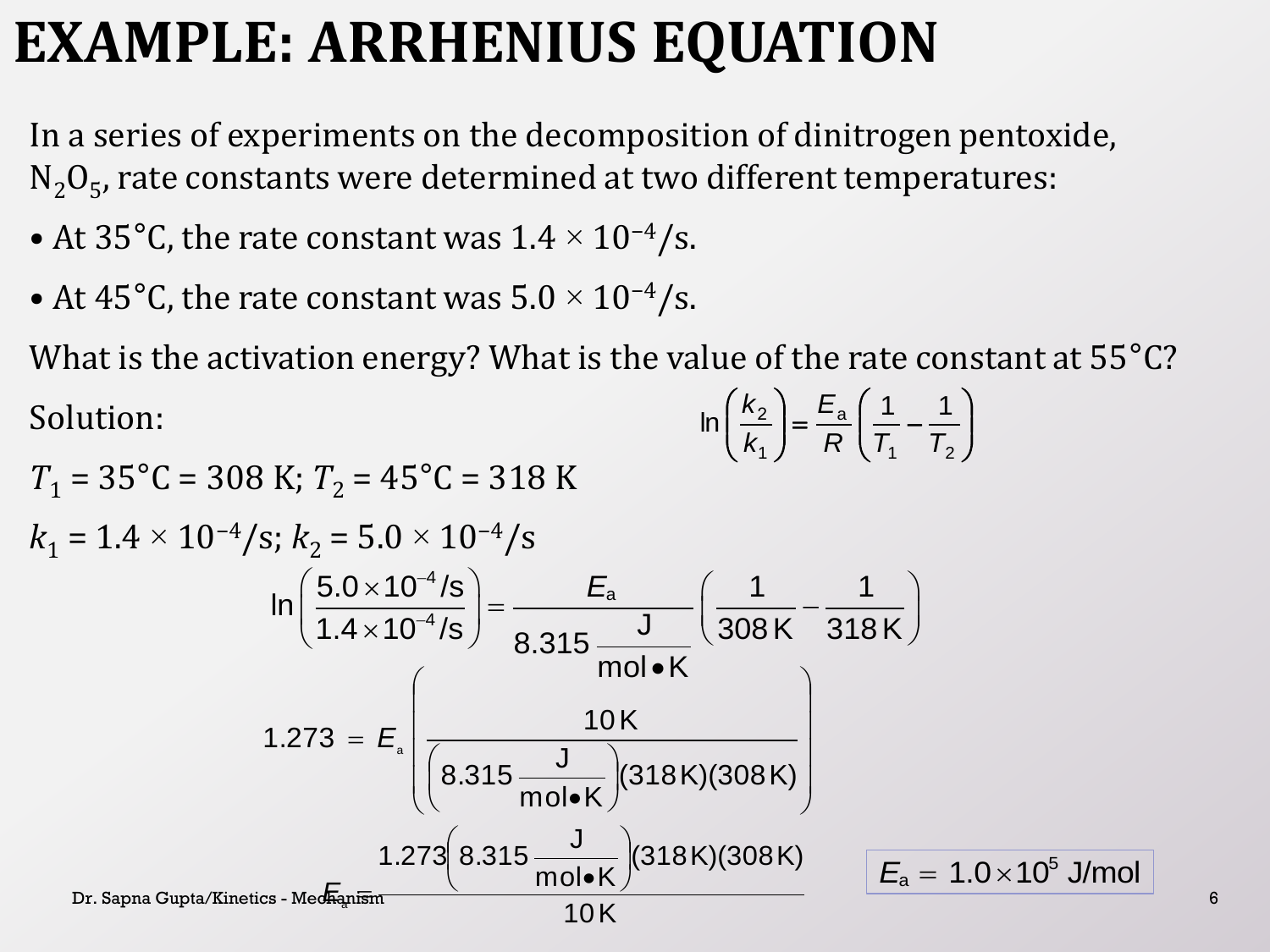#### **CONTD….**

$$
T_1 = 35^{\circ}\text{C} = 308 \text{ K} \qquad T_2 = 55^{\circ}\text{C} = 328 \text{ K}
$$
\n
$$
k_1 = 1.4 \times 10^{-4}/\text{s} \qquad k_2 = ? \qquad \ln\left(\frac{k_2}{k_1}\right) = \frac{E_a}{R}\left(\frac{1}{T_1} - \frac{1}{T_2}\right)
$$
\n
$$
I_n\left(\frac{k_2}{1.4 \times 10^{-4}/\text{s}}\right) = \frac{1.04 \times 10^5 \frac{\text{J}}{\text{mol}}}{8.315 \frac{\text{J}}{\text{mol} \cdot \text{K}}} \left(\frac{1}{308 \text{ K}} - \frac{1}{328 \text{ K}}\right)
$$
\n
$$
I_n\left(\frac{k_2}{1.4 \times 10^{-4}/\text{s}}\right) = 2.476
$$
\n
$$
\frac{k_2}{1.4 \times 10^{-4}/\text{s}} = 11.90
$$
\n
$$
k_2 = 1.7 \times 10^{-3}/\text{s}
$$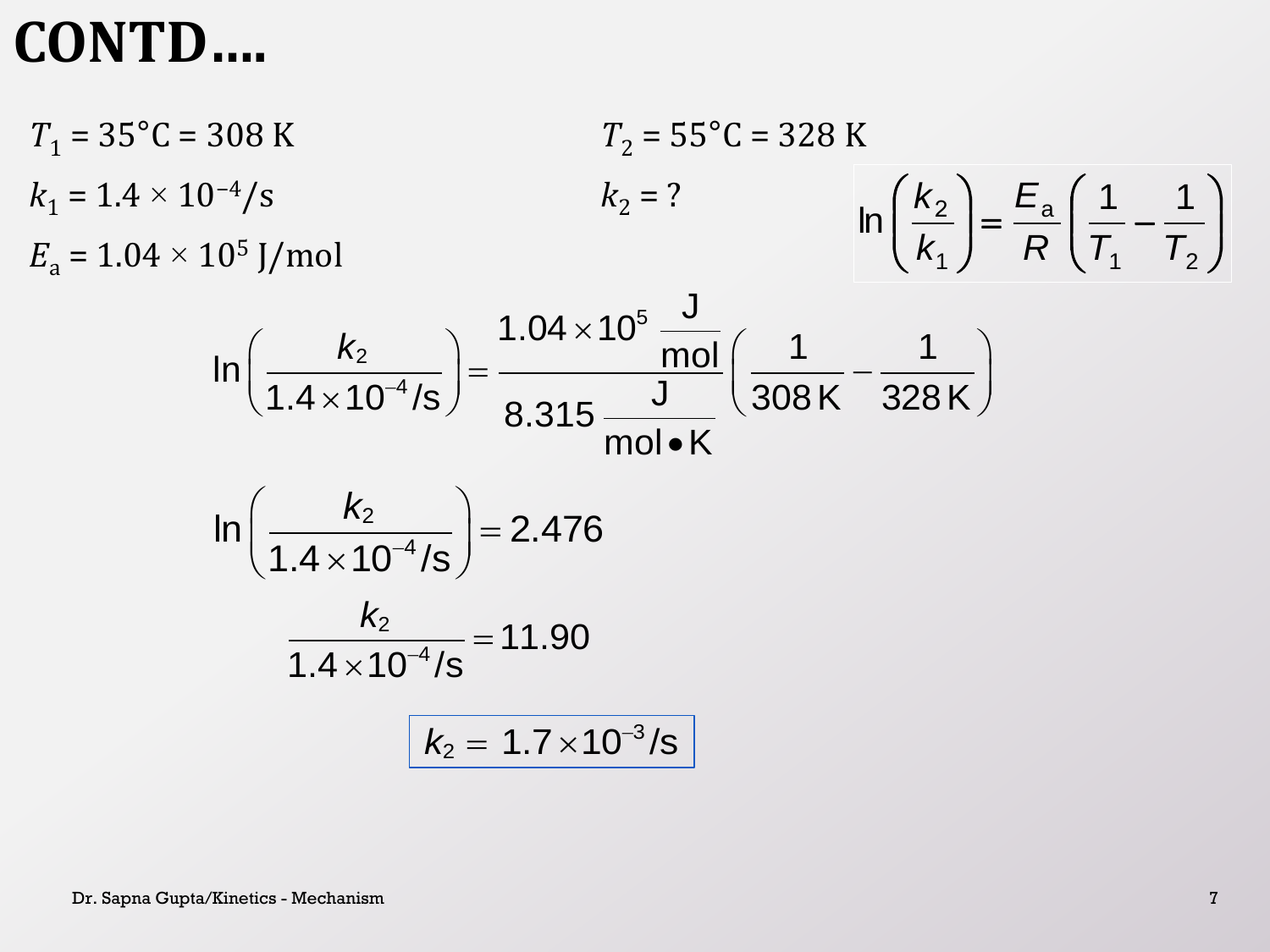## **FACTORS AFFECTING RATE OF REACTION**

- **1. The concentrations of the reactants**: The initial rate of reaction is always higher than as the reaction progresses; this means that the more the concentration the faster the reaction. (As long as the reaction order is more than zero order).
- **2. The surface area of the solid reactant or catalyst**: The larger the surface area the more surface to react – so liquids react faster than solid; powder solid has more surface area than block.
- **3. Temperature of the reaction:** As temperature increases the collisions of molecules thus increases rate of reaction.
- **4. The presence of a catalyst:** A catalyst reduces the activation energy, hence the reaction goes faster. Key point: catalyst does not get consumed in the reaction.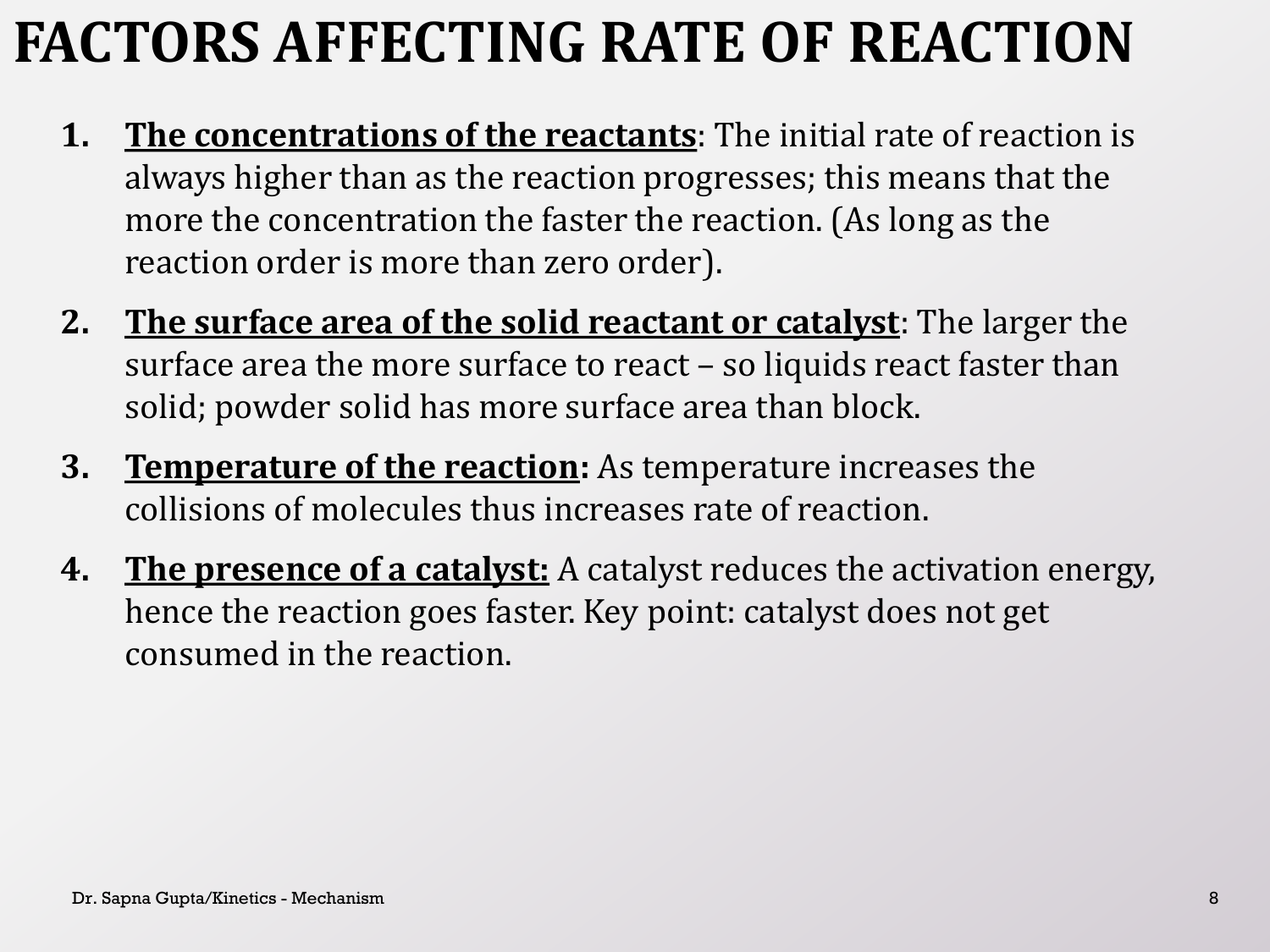## **CATALYSTS**

- Again: catalysts speed up reactions without getting consumed in the process.
- The method of working is usually by decreasing the activation energy.
- Two kinds of catalysts:
	- Homogeneous: mix completely with the reactions, e.g. an aq. acid in an aq. Reaction system. These are cheaper and easier to work with.
	- Heterogeneous: has a different phase than reactants, e.g. a solid in gas reaction system. (e.g. catalytic converter in the car)
- Biological catalysts: e.g. enzymes speed up synthesis, digestion etc. most enzymes are very specific for a particular reaction.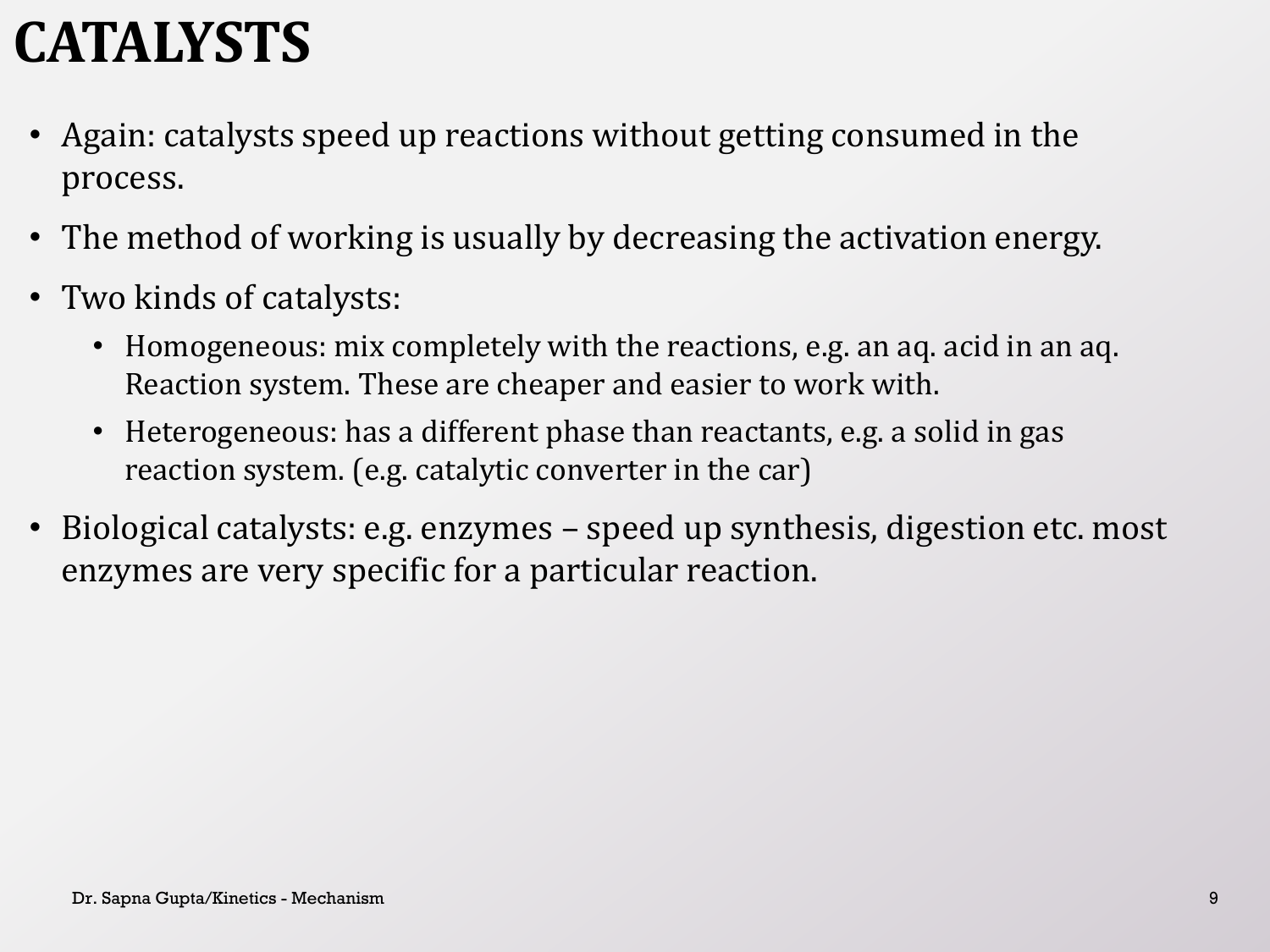#### **REACTION MECHANISM**

- Most reactions occur in a series of steps.
- Order of reaction, activation energy etc. give an idea of how reaction proceeds.

Consider:  $2NO(g) + O_2(g) \rightarrow 2NO_2(g)$ 

The reaction cannot occur in a single step. One proposed mechanism:

Step 1:  $NO + NO \rightarrow N_2O_2$ 

Step 2:  $N_2O_2 + O_2 \rightarrow 2NO_2$ 

 $N_2O_2$  is an intermediate in the reaction mechanism.

**Intermediate**: a substance that is produced in an early step and consumed in a later step

- For mechanism:
	- Sum of all steps must equal to the balanced equation.
	- The rate law must be same as the experimental rate law.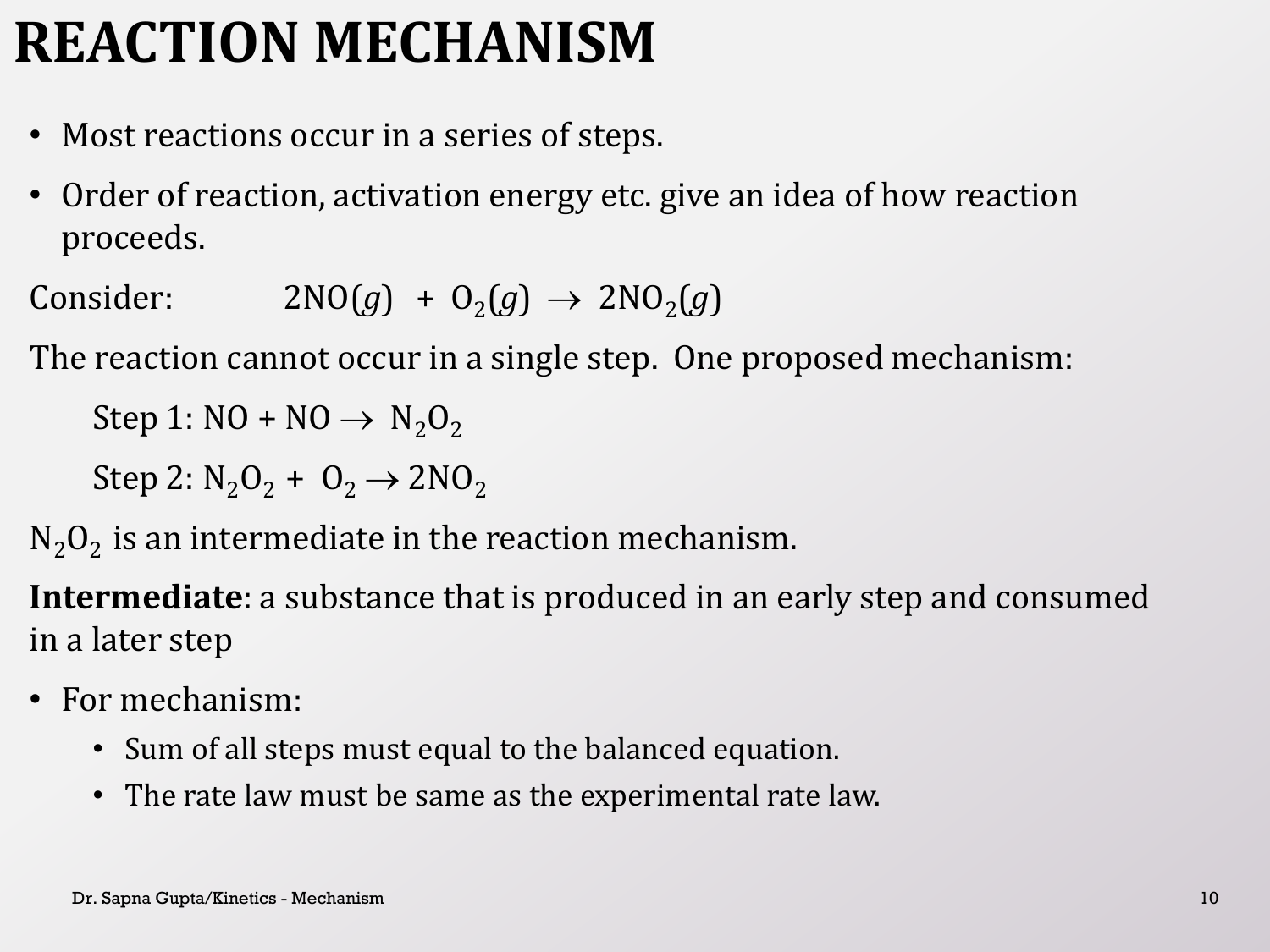#### **EXAMPLE: REACTION MECHANISM**

The decomposition of hydrogen peroxide (2H<sub>2</sub>O<sub>2</sub>  $\rightarrow$  2H<sub>2</sub>O + O<sub>2</sub>) may occur in the following two steps

Step 1:  $H_2O_2$  + I<sup>-</sup>  $\rightarrow$   $H_2O$  + IO<sup>-</sup>

Step 2:  $H_2O_2$  + IO<sup>-</sup>  $\rightarrow$   $H_2O$  + O<sub>2</sub> + I<sup>-</sup>

Step 1 is the rate-determining step, then the rate law is rate =  $k_1$ [H<sub>2</sub>O<sub>2</sub>] [I<sup>-</sup>] Explain the role of all the species in the mechanism.

#### **Solution:**

- I does not appear in the overall balanced equation so I<sup>-</sup> serves as a **catalyst** in the reaction - it is present at the start of the reaction and is present at the end
- IO<sup>-</sup> is an intermediate (not in the overall balanced equation)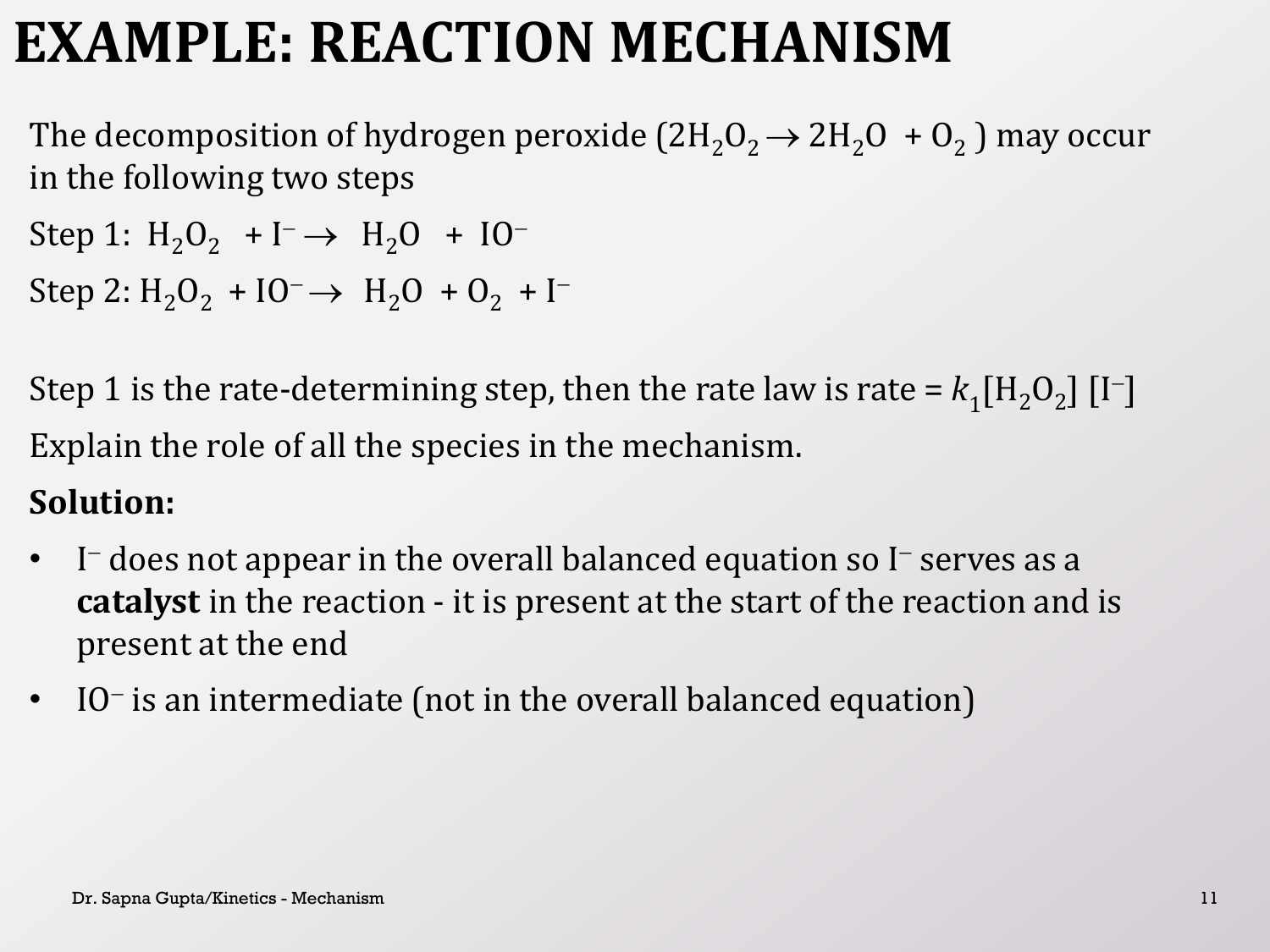## **REACTION MOLECULARITY**

- **Molecularity**: the number of reactant molecules involved in the collision
- **Unimolecular**: one reactant molecule
- **Bimolecular**: two reactant molecules
- **Termolecular**: three reactant molecules (fairly rare)
- **Rate-determining step**: the slowest step in the mechanism